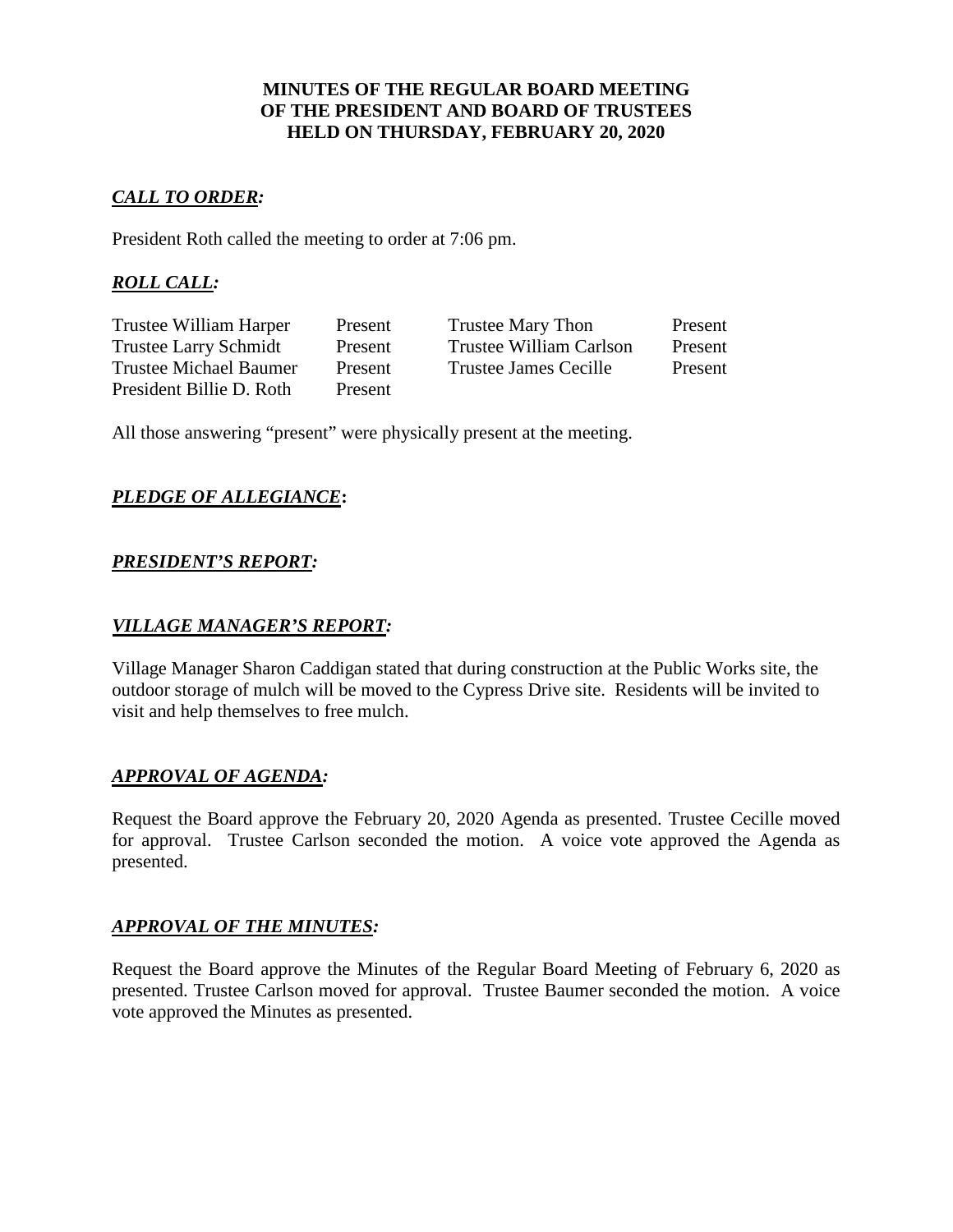# *PUBLIC SAFETY - Trustee Harper/Trustee Carlson*

### A-20-019 Motion - Vehicle Purchase

Request the Board approve the purchase of three (3) 2020 Ford Utility Interceptor police vehicles, for a total cost not to exceed \$98,619.00 from Currie Motors of Frankfort, Illinois, and three (3) Ford Responder Hybrids for a total cost not to exceed \$81,399.00 from Roesch Ford of Bensenville, Illinois for a grand total of \$180,018.00 for all six (6) vehicles.

These vehicles will be used for deployment in police operations. Funds to purchase these vehicles are included in the Equipment Replacement Fund (ERF).

Trustee Harper presented the motion and moved for approval. Trustee Schmidt seconded the motion. Police Chief Daryl Syre stated all six vehicles are front-line vehicles; the SUVs will be used for patrol and the sedans for administrative and detective use. This purchase is through the Suburban Purchasing Cooperative and is a planned replacement for 2020.

Trustee Cecille asked if the vehicles have the auto stop/start (while idling) feature. Chief Syre stated the vehicles made as interceptor vehicles do not have that feature or it is disabled. ROLL CALL:

| <b>Trustee Harper</b> | Aye | Trustee Thon    | Aye |
|-----------------------|-----|-----------------|-----|
| Trustee Schmidt       | Aye | Trustee Carlson | Aye |
| <b>Trustee Baumer</b> | Aye | Trustee Cecille | Aye |

Motion carried.

#### *PUBLIC WORKS - Trustee Baumer/Trustee Schmidt*

#### A-20-020 Resolution – Authorization for the Appropriation of Motor Fuel Tax Funds for the 2020 Road Program

Request the Board approve a Resolution entitled "RESOLUTION FOR MAINTENANCE UNDER THE ILLINOIS HIGHWAY CODE." This Resolution authorizes the appropriation of \$1,750,000.00 of Motor Fuel Tax funds for various 2020 road maintenance items. Prior to spending the funds, bids will be opened for maintenance including asphalt supply and the resurfacing program.

Trustee Baumer presented the Resolution and moved for approval. Trustee Carlson seconded the motion. Public Works Director Matt Mann stated this is the annual MFT appropriation for the 2020 road program. The Rebuild Illinois legislation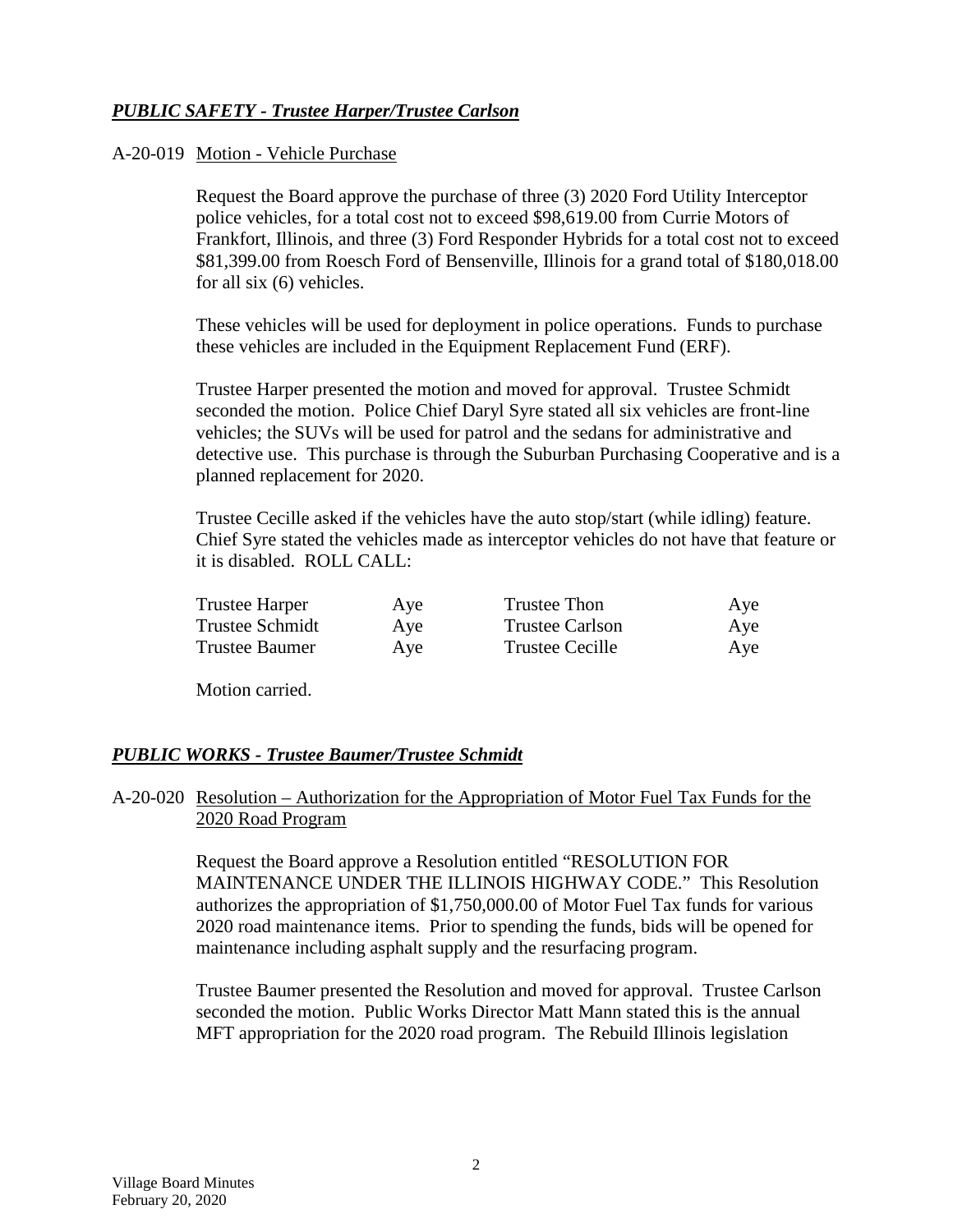approved in 2019 increases the Village's MFT funds by \$600,000. Contracts for materials and work will be brought to the Board for approval later this year. ROLL CALL:

| Trustee Thon           | Aye | <b>Trustee Schmidt</b>   | Aye |
|------------------------|-----|--------------------------|-----|
| <b>Trustee Carlson</b> | Aye | <b>Trustee Baumer</b>    | Aye |
| <b>Trustee Cecille</b> | Aye | <b>Trustee Harper</b>    | Aye |
| Motion carried.        |     | <b>RESOLUTION 2020-7</b> |     |
|                        |     |                          |     |

#### A-20-021 Motion – Water Department Service Truck Equipment Purchase

Request the Board approve the purchase and installation of utility equipment on a van chassis for a total cost not to exceed \$104,291.00 from Sauber Manufacturing Company of Virgil, Illinois.

This equipment will be installed on a mobile workshop vehicle that houses all tools and equipment necessary to repair pipe on site. Funds to purchase this equipment are included in the Equipment Replacement Fund (ERF).

Trustee Baumer presented the Motion and moved for approval. Trustee Schmidt seconded the motion. Public Works Director Matt Mann stated the chassis was approved for purchase last year; this is the equipment needed to complete the vehicle. It houses all tools and equipment needed to repair pipe on site for water main breaks. The build out includes the electrical system, storage and shelving, workbench, tool closet, insulation, flooring, vents, crane, generator, compressor, heater, safety equipment and other items and controls required to operate the truck. Three bid packets were distributed; only one bid packet was submitted. The old vehicle will be sent to auction. ROLL CALL:

| <b>Trustee Schmidt</b> | Aye | <b>Trustee Carlson</b> | Aye |
|------------------------|-----|------------------------|-----|
| <b>Trustee Baumer</b>  | Aye | Trustee Cecille        | Aye |
| <b>Trustee Harper</b>  | Aye | Trustee Thon           | Aye |

Motion carried.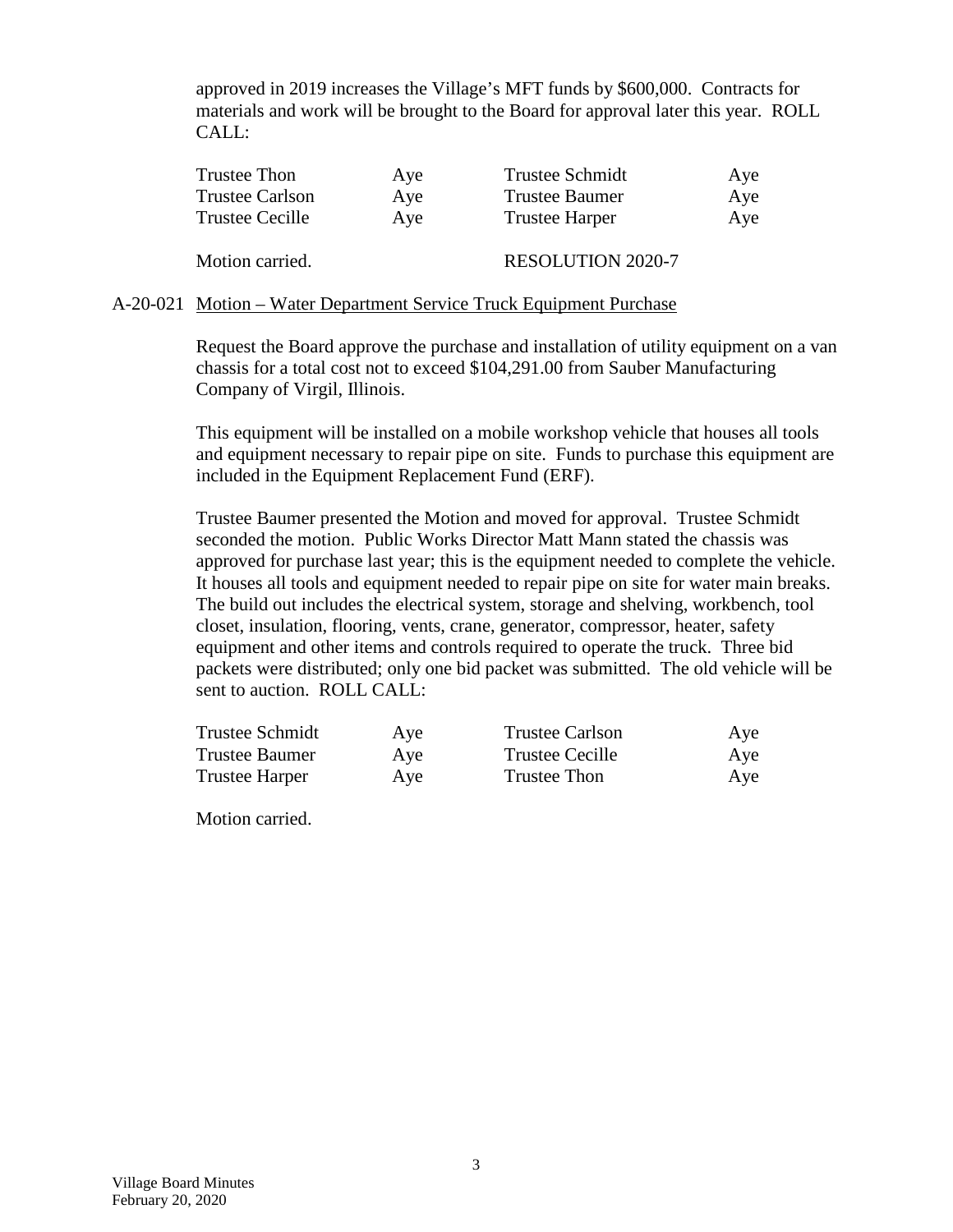## *COMMUNITY AFFAIRS - Trustee Thon/Trustee Cecille*

#### A-20-022 Resolution – First Amendment to Professional Services Agreement / MTI Construction Services, LLC

Request the Board approve a Resolution entitled "A RESOLUTION AUTHORIZING THE EXECUTION OF A FIRST AMENDMENT TO A PROFESSIONAL SERVICES AGREEMENT WITH MTI CONSTRUCTION SERVICES, LLC TO PROVIDE CONSTRUCTION MANAGEMENT SERVICES TO THE VILLAGE OF STREAMWOOD FOR THE NEW FIRE STATION FACILITY AND PUBLIC WORKS FACILITY ADDITION / RENOVATION." This Resolution amends the original Construction Management Agreement with MTI Construction Services, LLC by establishing the Guaranteed Maximum Price of the Fire Station / Public Works Project at \$17,839,307.00.

Trustee Thon presented the Resolution and moved for approval. Trustee Cecille seconded the motion. Fire Chief Chris Clark stated the original contract with MTI Construction Services was approved in August 2019 with the understanding that it would be amended to establish a Guaranteed Maximum Price (GMP) after bids for all work were received. After two public bid openings, all required trades have been covered and costs established for the construction of the fire station and renovations/additions to Public Works. The GMP includes all trade costs, management fees, and contingencies. MTI will be responsible for any additional costs for construction due to errors, omissions, or cost overruns. Actual costs may be less, but will not exceed the established GMP.

Architect Ray Lee provided a review with renderings of the renovations/addition at Public Works and the new Fire Station #31. Trustee Baumer asked about a change in the Public Works building relative to a ceiling liner. Mr. Lee explained the original bid was for a steel liner; it was amended to allow for bag insulation for substantial cost savings. Trustee Cecille confirmed there are separate male and female quarters at the Fire Station. Mr. Lee stated each firefighter has a separate sleeping room. He also asked about a burn tower on the site. Chief Clark stated a burn tower is not part of the current project. Trustee Cecille also confirmed that with the additional garage space at Public Works, all vehicles will be housed inside. ROLL CALL:

| Trustee Carlson | Aye | Trustee Baumer         | Aye |
|-----------------|-----|------------------------|-----|
| Trustee Cecille | Aye | <b>Trustee Harper</b>  | Aye |
| Trustee Thon    | Aye | <b>Trustee Schmidt</b> | Aye |
|                 |     |                        |     |

Motion carried. RESOLUTION 2020-8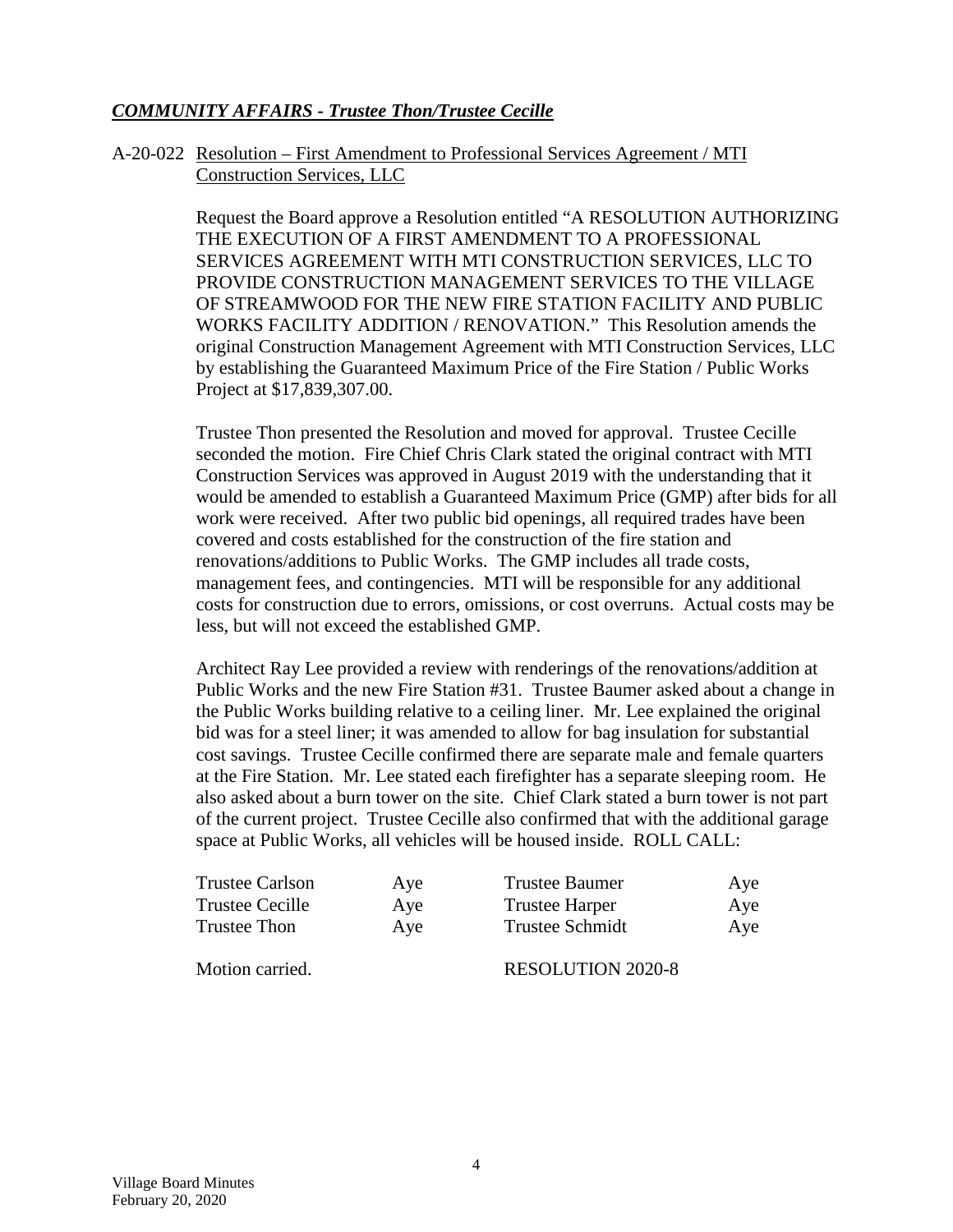# *LEGISLATIVE – Trustee Cecille/Trustee Thon*

### A-20-023 Ordinance – Approval of Disposal of Surplus Equipment

Request the Board approve an Ordinance entitled "AN ORDINANCE AUTHORIZING THE SALE BY PUBLIC AUCTION, PRIVATE SALE, OR TRANSFER OF SURPLUS PERSONAL PROPERTY OWNED BY THE VILLAGE OF STREAMWOOD." This Ordinance approves declaring various items surplus and authorizing the disposal of these items by private sale, auction, trade-in, donation, or to otherwise discard them at the least cost to the Village.

Trustee Cecille presented the Ordinance for first reading and posting.

Village Manager Sharon Caddigan stated all departments periodically review their vehicles and equipment and when the items are at the end of their useful life, disposal is recommended. This list includes vehicle, computers and printers, and various components of the former security system.

Trustee Cecille asked if the computers are donated. IT Director Victor Ambroziak stated the company formerly used to donate to schools is no longer in business. The computers and components are now recycled and the recycling company provides a certificate of destruction for the hard drives, etc. Trustee Cecille expressed concern for police computers and the information contained. Mr. Ambroziak stated the individual computers contain very little information; all of the data is on the network servers.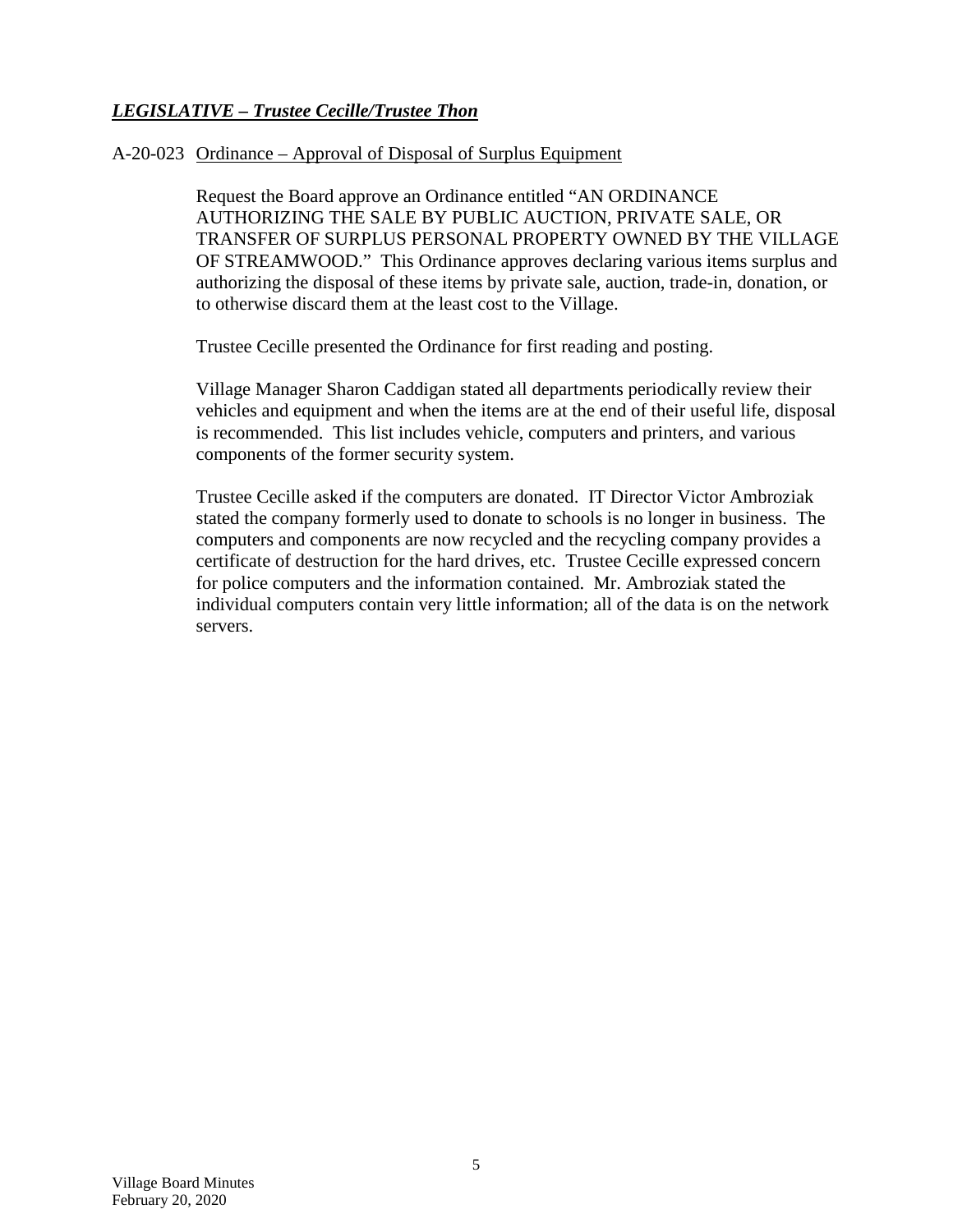### *FINANCE - Trustee Schmidt/Trustee Baumer*

#### A-20-024 Motion – Approval of Semi-Monthly Expenditures

Request the Board approve the semi-monthly expenditures in the amount of \$1,663,521.46 which represents the total of the schedule of bills dated February 20, 2020.

| <b>General Fund</b>                | \$452,686.64 |
|------------------------------------|--------------|
| Capital Replacement Fund           | 10,588.64    |
| <b>Street Improvement Fund</b>     | 4,302.80     |
| <b>Equipment Replacement Fund</b>  | 272.05       |
| <b>Facilities Replacement Fund</b> | 468,082.92   |
| Water and Sewer Fund               | 715,721.12   |
| Golf Fund                          | 4,428.39     |
| <b>Firefighters Pension Fund</b>   | 7,438.90     |
| Total                              | 1,663,521.46 |

Trustee Schmidt moved for approval of the semi-monthly expenditures as presented. Trustee Cecille seconded the motion. ROLL CALL:

| <b>Trustee Baumer</b>  | Aye | <b>Trustee Cecille</b> | Aye |
|------------------------|-----|------------------------|-----|
| Trustee Harper         | Aye | Trustee Thon           | Aye |
| <b>Trustee Schmidt</b> | Aye | <b>Trustee Carlson</b> | Aye |

Motion carried.

#### I-20-001 Information Item – Comprehensive Annual Financial Report (CAFR)

The Village of Streamwood has once again been awarded the Certificate of Achievement for Excellence in Financial Reporting by the Government Finance Officers Association (GFOA) for the Village of Streamwood 2018 Comprehensive Annual Financial Report (CAFR).

The Village has participated in this program since 1988 making this our  $31<sup>st</sup>$ consecutive year that Streamwood has received this award. Streamwood is in an elite category of municipal governments in the State of Illinois who have received this prestigious award.